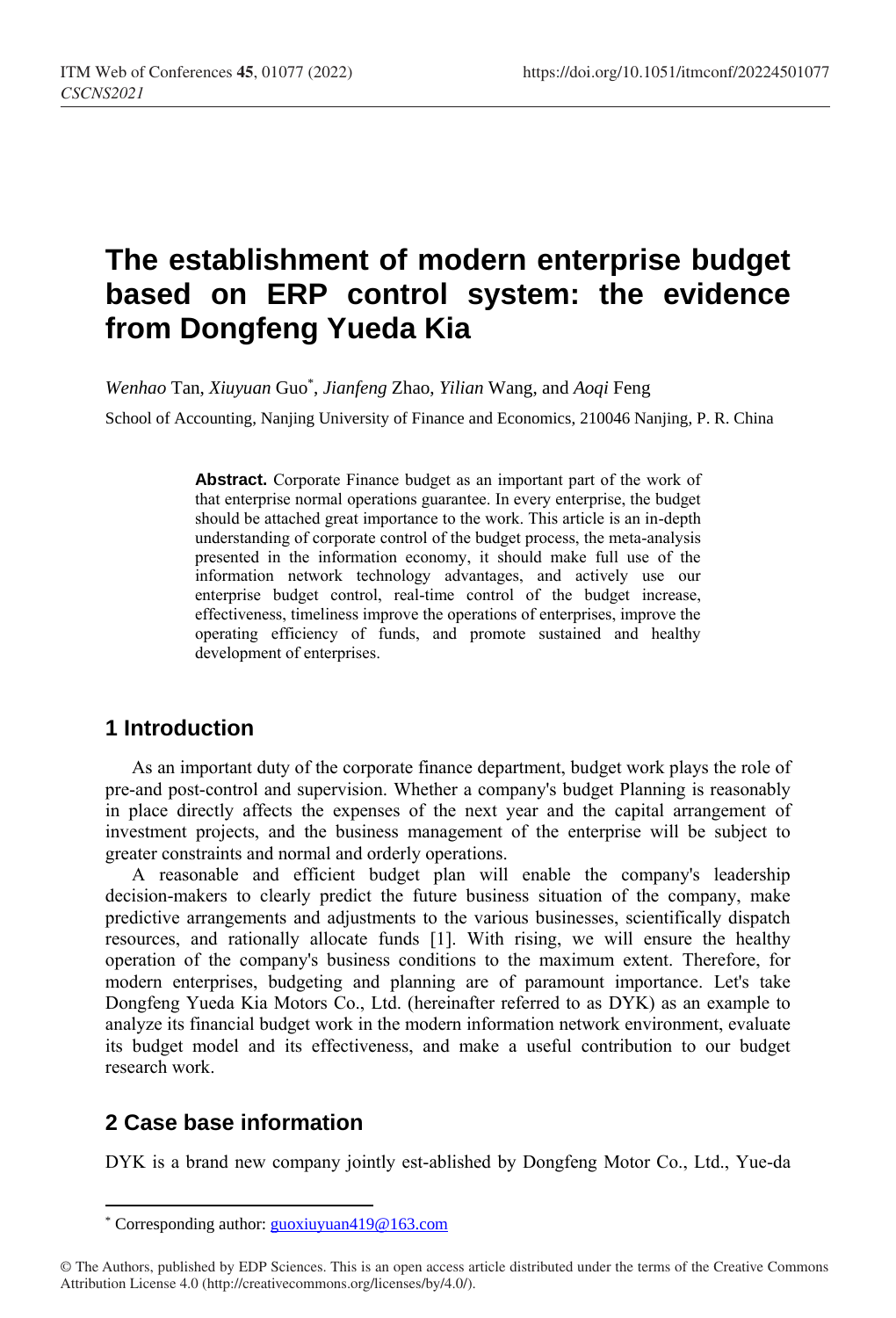Investment Co., Ltd. and Hyundai Kia A-uto Co., Ltd. in 2002. It mainly produces s-mall-displacement cars, commercial vehicles a-nd off-road vehicles with an annual producti-on capacity of 300 million. The company c-urrently has 5 headquarters, 18 departments, 81 branches, and currently has 2 factories, w-hich are divided into five major workshops:stamping, welding, painting, final assembly and engine. The financial part is divided intofour sections: accounting, capital, cost, and budget. The budget is divided into two parts: the factory budget and the sales budget. Theworld-class second plant with an annual outputof 300,000 vehicles and 150,000 engines wasofficially put into operation in October this year. Organizations, production and sales haveformed a considerable scale, and the businesshas become complicated. In order to adapt t-o the growing business needs and improve management efficiency, the company introduced the world'stop ERP software: SAP, and built a complete ERP information system.

# **3 DYK budgeting model**

As a typical manufacturing enterprise, it is necessary to make full use of the resources of all parties to organize the production, sales and management of the enterprise. Therefore, it is necessary to prepare a comprehensive budget based on the overall interests of the company. The budgeting of DYK is mainly implemented in the following steps.

# **3.1 Making business plan for the next year**

Every year, in November, we will start to prepare the overall business plan for the next year. That is, each department plans the business affairs and expenditures of the future year according to the actual situation of the current year, and prepares the business plan of the department. After each department submits the business plan to the finance department, the finance department will review the business plans of each department to determine whether the project is established and the cost control [2]. After full communication with various departments, a company-wide business plan preparation meeting of the company's ministerial level or above will beheld, and the future annual business plan initially approved by the finance department will be submitted to the operation management committee for review and discussion, and only through the management committee. The business plan can only be formulated.

### **3.2 Prepare preliminary overall budget based on the business plan**

According to the business sector's business plan, annual operating conditions of the future integrated company overall analysis of various departments Dynasty budgets and profit and loss calculation. When the loss is estimated situation in line with the company's plan, the overall budget will be controlled within a predetermined range, and if the situation ahead of the company's future business conditions difference is large, you must adjust the budget accordingly departments. To reduce or increase the budget, there are two main conditions: Both the need to apply for this budget and within the scope of the company's full allowable. For those projects that are conducive to improving the company's performance, major technological innovations and transformation projects, if the company's overall budget is not constrained, it will be tilted accordingly to support and encourage the implementation of these major projects and promote the sustainable development of enterprises.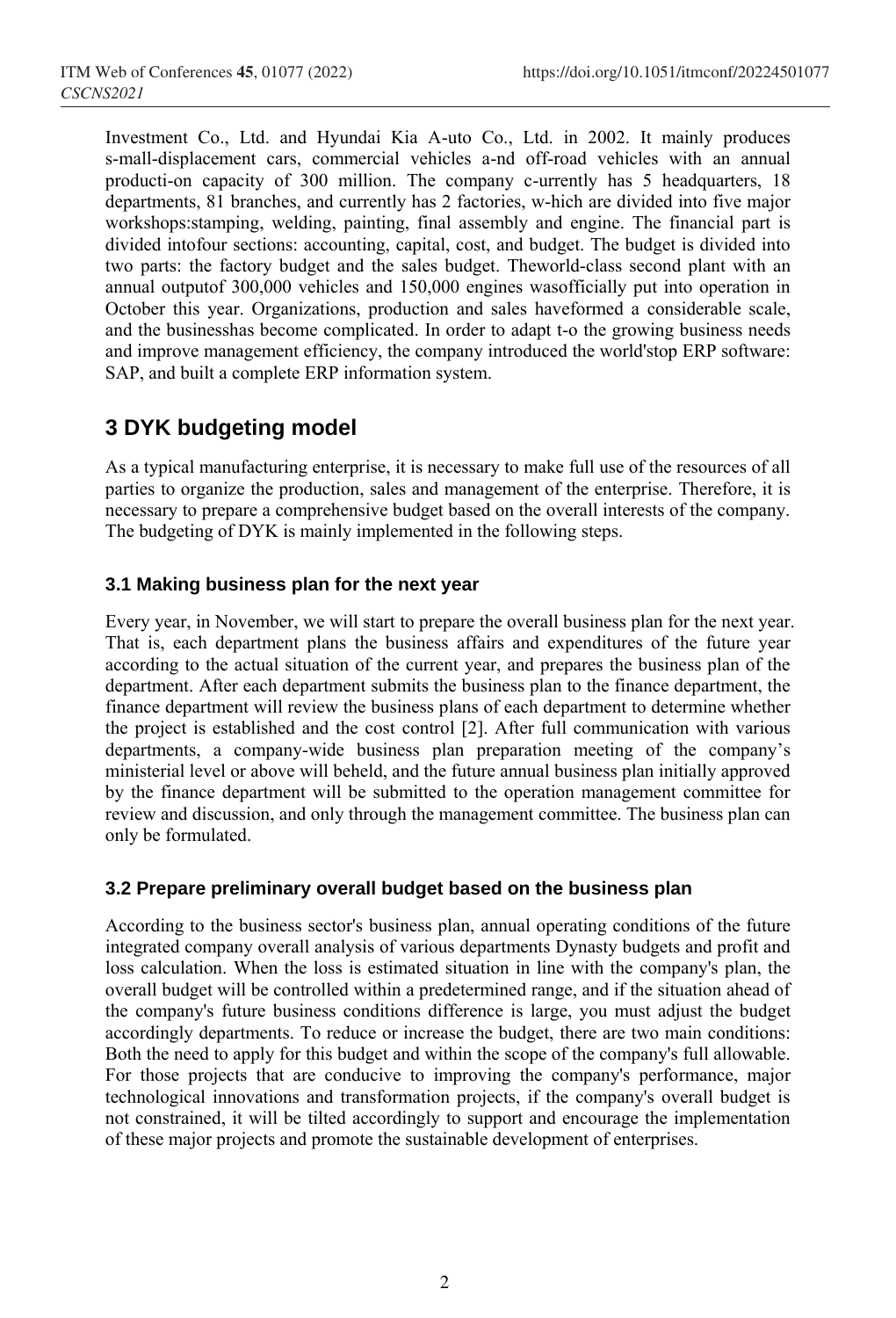### **3.3 Decompose the overall budget with company sales as the leading factor**

According to the full market research of the sales department and the marketing department, the company's production and sales volume are determined. Use this as a benchmark for our budget preparation. Under certain conditions, the overall budget will be broken down into the various budget targets foreach part of the business, such as sales in the company's 2008 budget is expected to cost 10 million yuan, the actual market situation and the next year, as production costs based on last year Decomposed into direct material 6 million direct labor 1 million manufacturing costs 3million, according to this layer decomposition, has been subdivided into each specific project.

# **4 DYK budget execution control mode analysis**

### **4.1 Real-time control budget**

All must be remotely operated by SAP in order to enter the SAP financial system. The expenses incurred in the general business are mainly divided into two parts, one is the comprehensive cost, and the other is the factory investment project [3]. The comprehensive expenses include manufacturing expenses, management expenses, operating expenses, direct materials, auxiliary materials, etc. The accounting in SAP is controlled by accounting subjects, such as the equipment maintenance cost of the workshop, and the manufacturing cost budget of the workshop (S1010101) is used. The investment project is controlled by the investment budget number. All should value the reasonable and effective expenditure of the item. Any project that fails to apply for a budget in the previous year cannot apply for payment or reimbursement. SAP provides a strong information system support for the implementation of the budget control function.

#### **4.2 Vaatz system control budget**

In the case that the DYK business is getting bigger and bigger, and the business types are more and more complicated, it is more and more manpower to rely on manual information. Each department is staffed with a full-time budgetary officer who is responsible for budget preparation and investment project applications. The application fee or investment is firstly filed by the budget department of the business department. The budget department conducts the review of the necessity, price, quantity and other items. After confirmation, it is signed and confirmed by the three parties' finance ministers, and then transmitted to the purchase in the VAATZ system. At the time of the ministry, the purchase department will review the price, quantity, and payment terms, and conduct bidding on this basis to determine the final supplier, and select the supplier with the best quality and service under the premise of ensuring product quality. If the purchase price is lower than the budget application price of the business department, the business department will save the budget of the department and improve the optimal allocation of funds.

### **4.3 Regularly analyze the actual implementation of the budget**

Market conditions are changing every day, and the company's operations are constantly changing. Therefore, it is necessary to conduct regular analysis of the company's budget implementation. Regular budget implementation were analyzed and found deficiencies promptly change, adjust the budget, for the enterprise management services that enable maximum efficiency of funds utilization.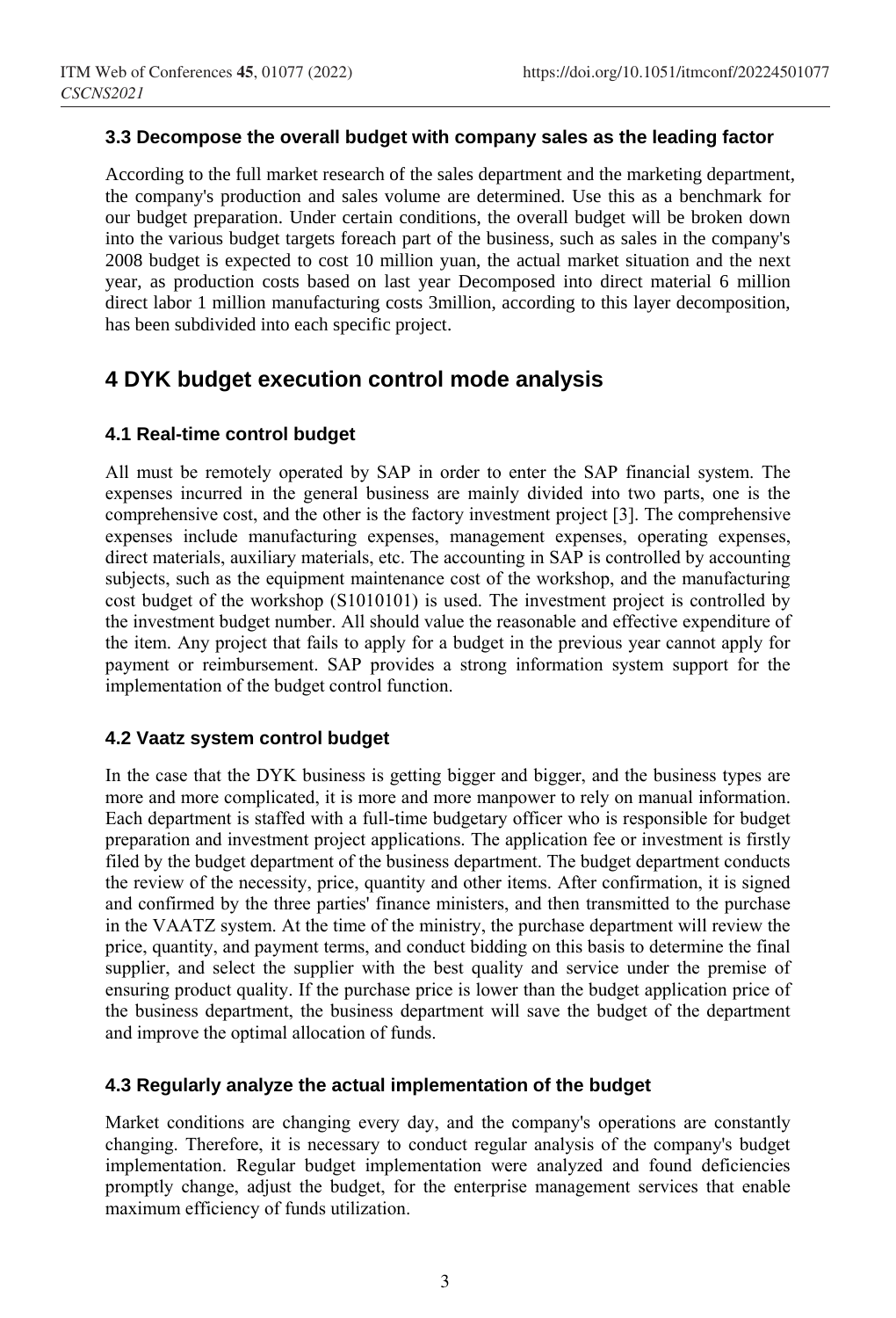# **5 Advantance analysis of DYK implementation of budget control mode based on SAP information system**

DYK is in a timely manner in the complicated business situation. The SAP- based ERP information system enables the budget to effectively control the flow of funds, which is a wise choice. In the past year, it has achieved good results.

# **5.1 Conducive to corporate decision makers strategizing and arranging funds**

With a comprehensive and efficient new budget control model, the decision-making layer can clearly foresee a series of core financial data such as the future asset status, profit and loss status, and cash flow composition of the enterprise, which is conducive to the timely allocation of funds for the next year [4]. Dispatch, establish the key development direction of the enterprise, how to effectively implement the strategy of open source and throttling. After mastering the comprehensive first-hand information data, the management manager can make scientific and reasonable decisions, optimize resource allocation, and improve the company's business performance.

# **5.2 Ability to monitor the status of each business in real time**

Through the VAATZ system, we can query the project application content of each department in real time, the status quo of approval, the purchasing department to determine the purchase price, and the manufacturer's quotation. Because there is a good data interface between VAATZ and SAP system, in the SAP system, the data transmitted from the VAATZ system, the pre-made documents can be reviewed and confirmed in time, and a budget can be queried in real time in the budget control module. Therefore, with the VAATZ and SAP systems, the finance department can effectively and timely control each business unit in advance and in the event.

### **5.3 Ability to implement flexible budgets based on ERP systems**

In the case of market, national policy, and business conditions, our budget is divided into two parts. The full amount of each specific budget item consists of a 95% fixed budget and a 5% reserve mobile budget. Mainly taking into account rising raw material prices, exchange rate fluctuations, changing in investment content, technical changes required by the state, and so on [5]. Request to temporarily increase or adjust the previous budget amount. It is with a flexible budget that these projects are implemented. With the previous fixed budget, it is difficult to make changes in a timely manner. With ERP system such as SAP, timely and reasonable changes and adjustments can be made to some budgets according to the current status of related projects, so as to ensure the rational operation of the company's operations.

### **5.4 In favor of strengthening the performance appraisal department**

In the traditional mode, the budget is only limited to the cost calculation, and the budget is not effectively combined with the department's performance appraisal. Therefore, the real function of the budget has not been fully reflected [6]. Nowadays, with the budget control model based on SAP information system, the budget is not only the use of funds, but also the management performance of each business department, and whether the funds are